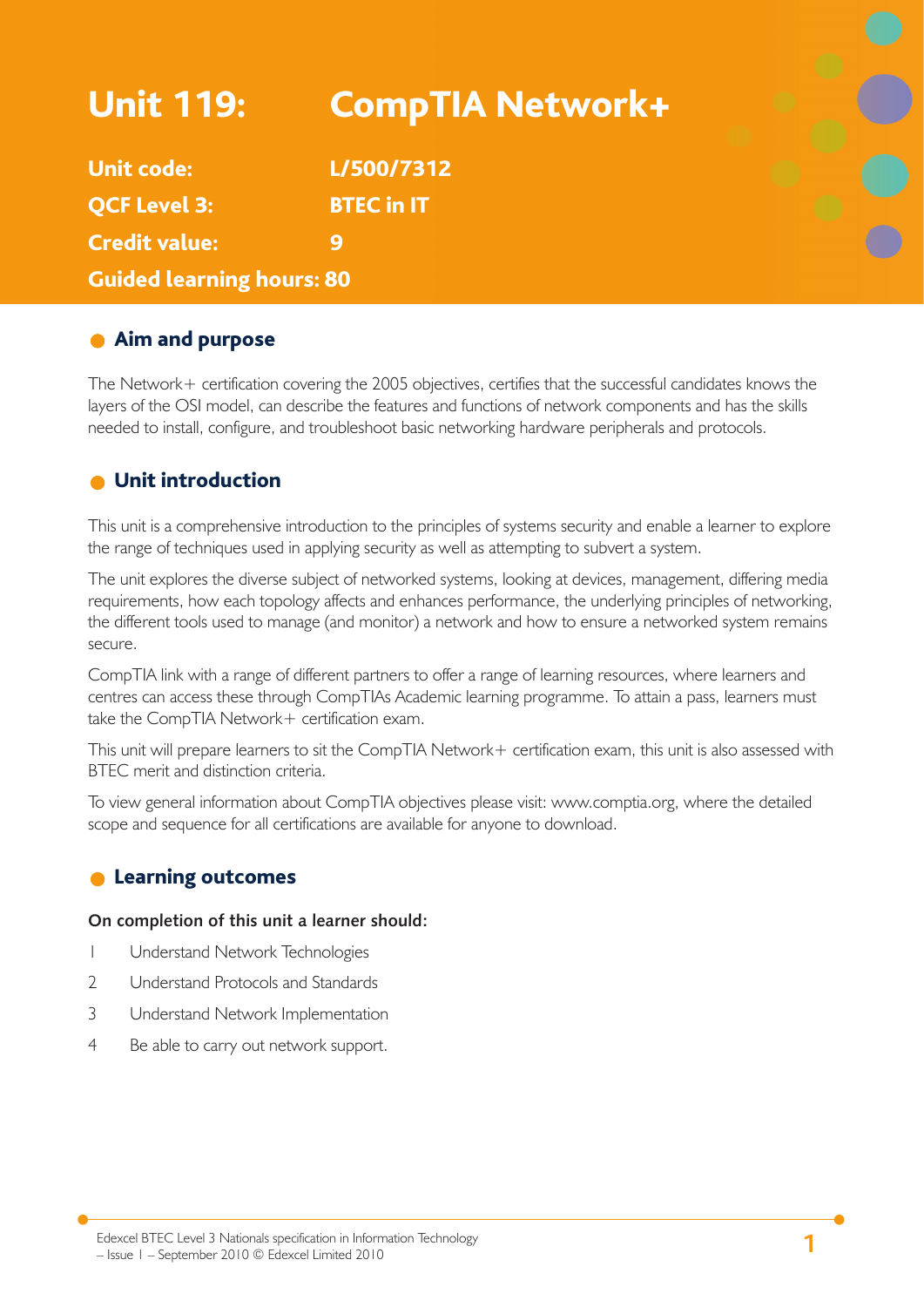## Unit content in relation to the Merit and Distinction Criteria

*Network Security*: eg using cryptography, firewall based, user access control, passwords, usernames and levels, proxy control, VPN, network based, workstation based, server based, domain based, access control list

*Networked solution*: eg wireless, wired, fibre, server based, peer based, internet access, router, switch, proxy, firewall

*Implementation*: on at least two devices on an interconnected network

*Testing*: eg troubleshooting, cable testing, hardware monitoring, traffic tests

*Network Management Tools*: eg network monitoring, syslog, troubleshooting techniques, cable testing tools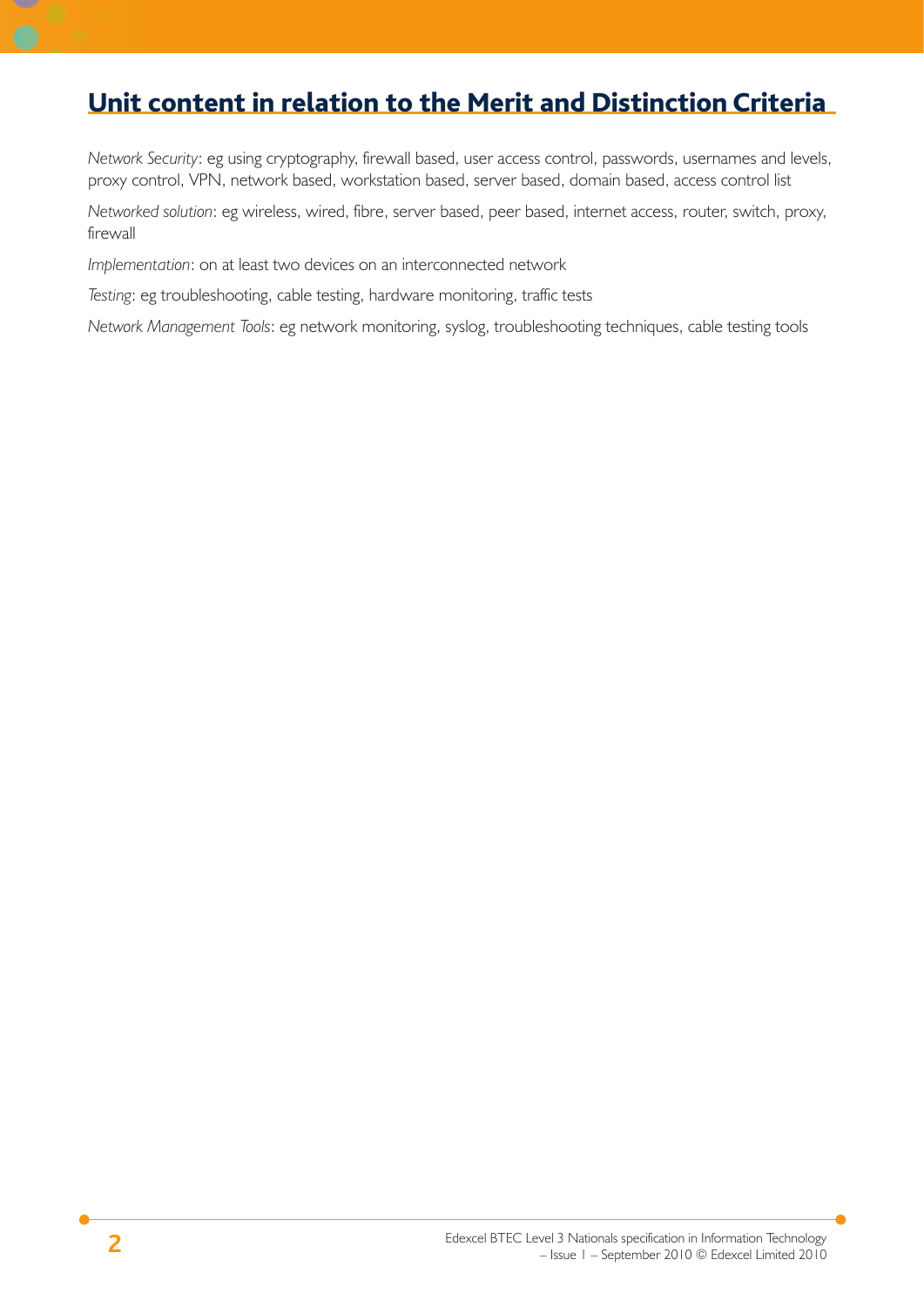# Assessment and grading criteria

In order to pass this unit, the evidence that the learner presents for assessment needs to demonstrate that they can meet all the learning outcomes for the unit. The assessment criteria for a pass grade describe the level of achievement required to pass this unit.

| <b>Assessment and grading criteria</b>                                                                                           |                                                                                                                          |                                                                                  |                                                                                                                                             |                                                      |
|----------------------------------------------------------------------------------------------------------------------------------|--------------------------------------------------------------------------------------------------------------------------|----------------------------------------------------------------------------------|---------------------------------------------------------------------------------------------------------------------------------------------|------------------------------------------------------|
| To achieve a pass grade the<br>evidence must show that the<br>learner is able to:                                                | To achieve a merit grade the<br>evidence must show that, in<br>addition to the pass criteria,<br>the learner is able to: |                                                                                  | To achieve a distinction grade<br>the evidence must show that,<br>in addition to the pass and<br>merit criteria, the learner is<br>able to: |                                                      |
| Pass CompTIA Network+<br><b>Certification Exam</b>                                                                               | M <sub>1</sub>                                                                                                           | plan a network solution<br>[IE, CT]                                              | D <sub>1</sub>                                                                                                                              | justify the network solution<br>[IE, CT, SM]         |
| The centre will evidence this with<br>a copy of the learners results,<br>the learner MUST PASS at the<br>minimum set by CompTIA. | M <sub>2</sub>                                                                                                           | implement the network<br>solution<br>[IE, SM]                                    | D <sub>2</sub>                                                                                                                              | critically test the network<br>solution.<br>[SM, IF] |
|                                                                                                                                  | M3                                                                                                                       | manage the network solution<br>using network management<br>tools<br>[TW, EF, SM] |                                                                                                                                             |                                                      |
|                                                                                                                                  | M4                                                                                                                       | implement network security.<br><b>TW, EP, SMT</b>                                |                                                                                                                                             |                                                      |

**PLTS**: This summary references where applicable in the pass criteria, in the square brackets, the elements of the personal, learning and thinking skills. It identifies opportunities for learners to demonstrate effective application of the referenced elements of the skills.

| Kev | IE - independent enquirers | $RL$ – reflective learners | $\mathsf{SM}$ – self-managers             |
|-----|----------------------------|----------------------------|-------------------------------------------|
|     | $CT$ – creative thinkers   | TW – team workers          | $\mathsf{E}$ EP – effective participators |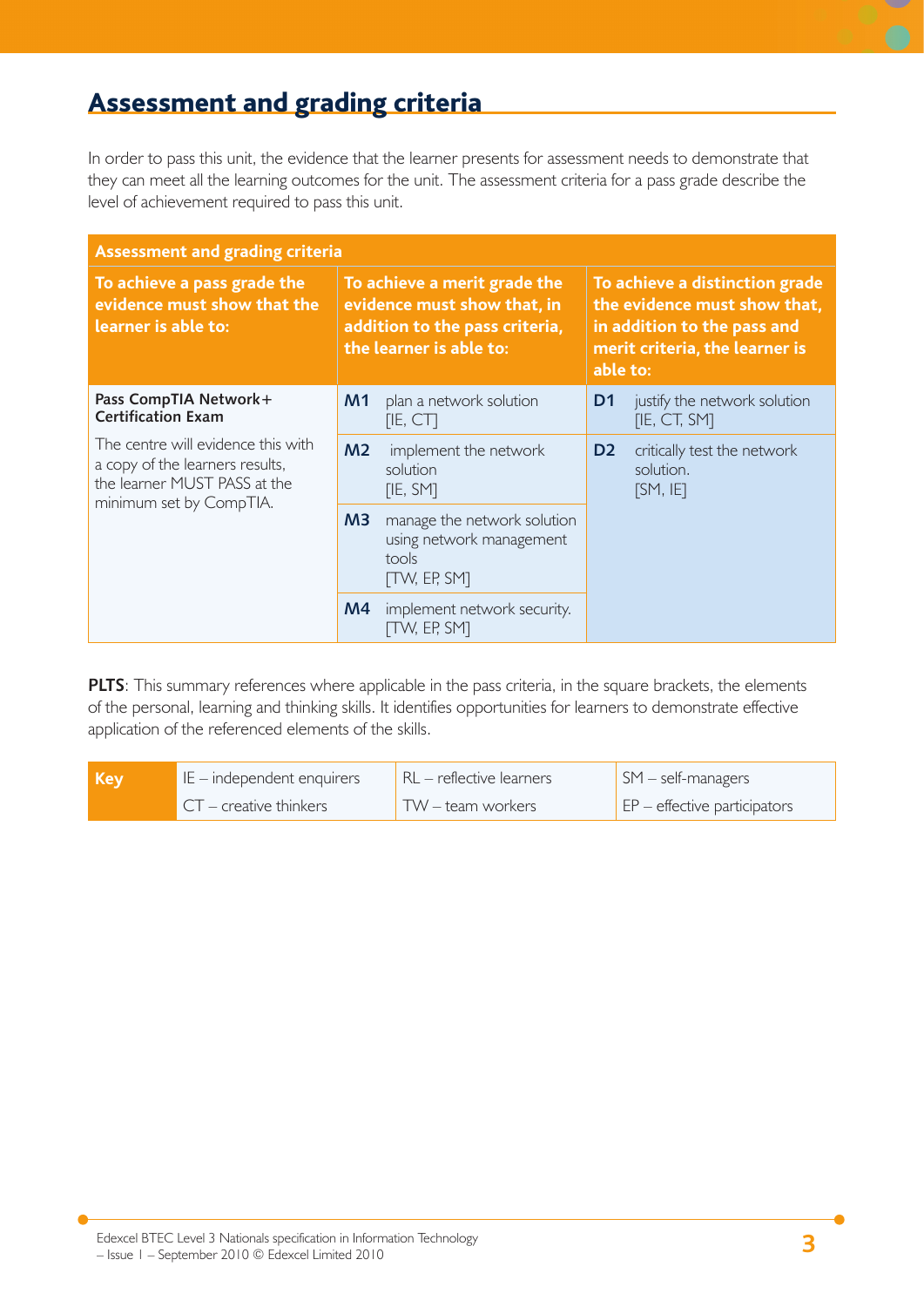# Essential guidance for tutors

## **Delivery**

The CompTIA Network+ course and associated certifications are delivered as part of an academic programme available to centres in UK and Eire. Centres may only access this certification's associated discounts from within this programme are advised to seek guidance on what current courses comprise the study/delivery required for learners to access the certification.

More information on the programme, membership and delivery requirements can be found at www.comptia.org.

If learners are taking CompTIA study as part of their BTEC programme, it is recommended that both programmes of study are integrated. Practical and theory tasks for the CompTIA programme can be integrated into the study required for the merit and distinction criteria within this unit.

The outcomes of this unit are synergic with the other CompTIA units as well as those offered by Cisco, Microsoft and VMWare, where there are considerable differences. This unit may be delivered in parallel or in sequence. Units in security, systems support and networking, that are both BTEC specific as well as from other vendors may be taught in conjunction with the CompTIA units to enhance the learners experience.

## **Outline learning plan**

CompTIA as part of the their academy programme, provide learning plans and study guidance for their courses. CompTIA recommend an estimated 75 hours of delivery to attain the pass criteria, in line with QCF credit and notional learning hours. The notional hours for managed learning is set at 40 for learners to attempt the merit and distinction

#### **Assessment**

To achieve a pass grade, learners must pass the CompTIA Network+ examination.

#### **Programme of suggested assignments**

The table below shows a programme of suggested assignments that cover the merit and distinction criteria in the assessment and grading grid. This is for guidance and it is recommended that centres either write their own assignments or adapt any Edexcel assignments to meet local needs and resources.

|            | Criteria covered Assignment title Scenario |                                                                                                                                                                                                                                                | <b>Assessment method</b>                                                |
|------------|--------------------------------------------|------------------------------------------------------------------------------------------------------------------------------------------------------------------------------------------------------------------------------------------------|-------------------------------------------------------------------------|
| MI, DI     | The network<br>solution                    | Learners are asked to recommend and<br>evaluate a network proposal based<br>on currently available technology, the<br>assessment could be enhanced by<br>encouraging learners to explore the<br>different types of systems in common<br>usage. | Presentation, poster,<br>oral, report, video.                           |
| M2, M3, D2 | Network the<br>system                      | Learners will build a system ensuring<br>it is operational, secure capable of<br>communication and providing a network<br>service.                                                                                                             | Presentation, poster,<br>oral, report, video,<br>practical observation. |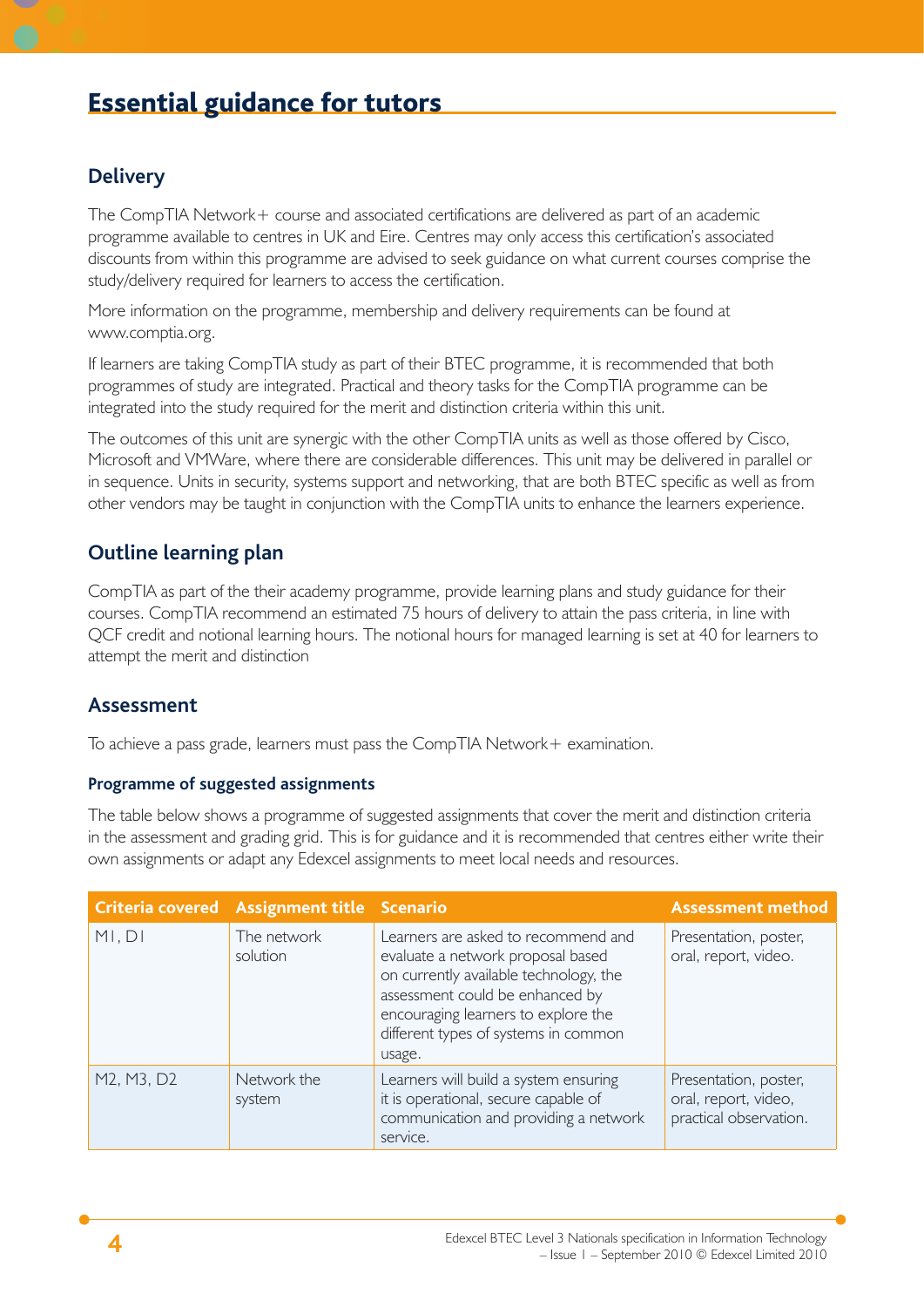## **Links to National Occupational Standards, other BTEC units, other BTEC qualifi cations and other relevant units and qualifi cations**

To be completed, links to 6.1 of the NOS and may be co-presented with all other CompTIA modules

#### **Essential resources**

As members of the CompTIA academic programme, centres may choose to access a range of teaching and assessment practice resources. The technological requirement for this unit does not demand any more than the 'average' centre is already providing for a computer systems session, old computers, spare components, old routers, switches or replacement parts will enhance the learning experience. If a centre is restricted by the cost of licensing, many Linux distributions exist, that are easy to install in both desktop and server versions and now comparable in support and management terms to other popular operating systems.

To ensure system 'integrity' this unit may be best delivered in a separate sandboxed environment, away from the main campus network.

## **Employer engagement and vocational contexts**

CompTIA certification is internationally recognized by a diverse range of employers (from SME's to large corporations) as one of the principal certifications in systems support and maintenance.

## **Indicative reading for learners**

For access to the CompTIA academic programme resources and more information on joining the programme, please visit www.comptia.org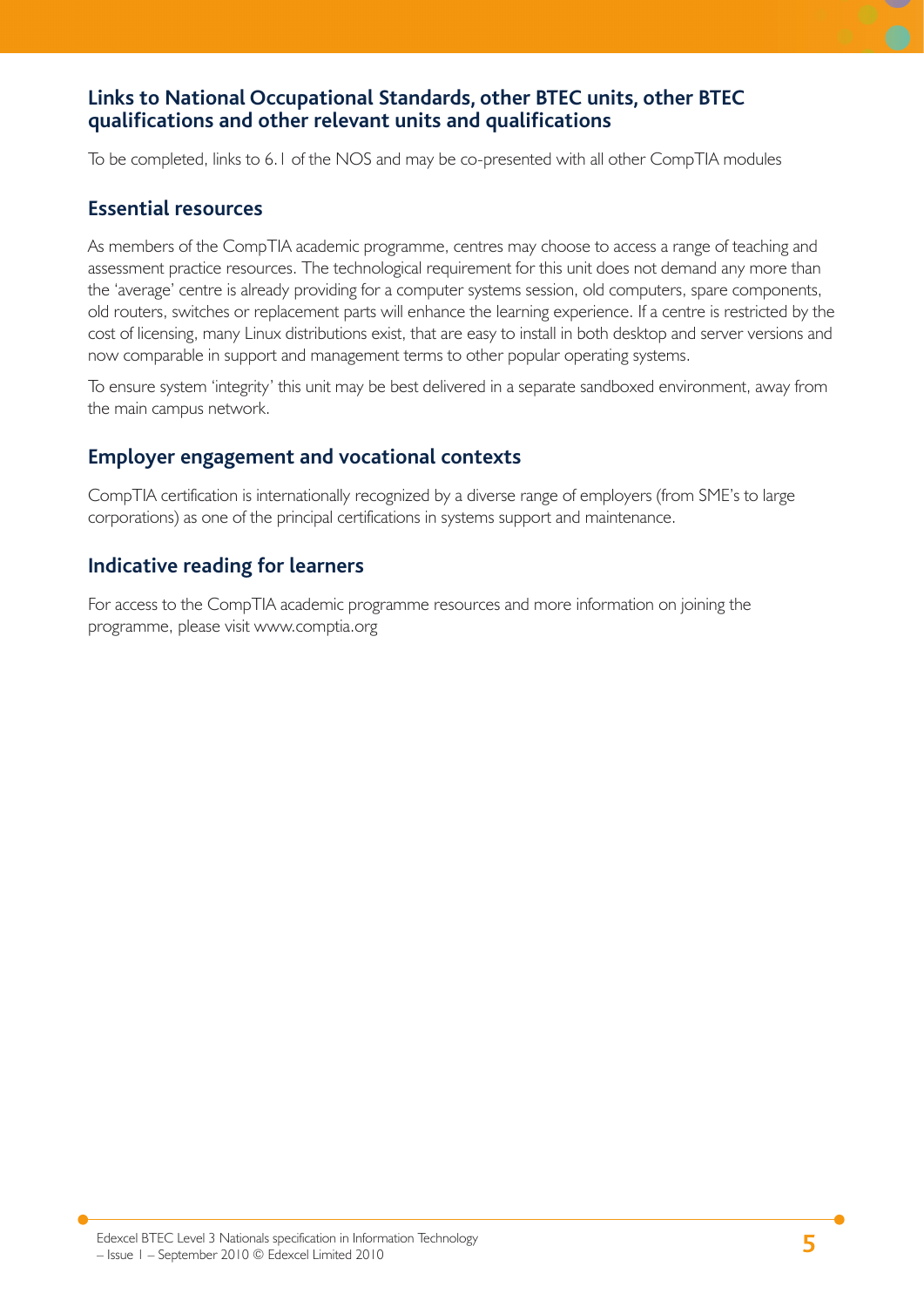## **Delivery of personal, learning and thinking skills**

The table below identifies the opportunities for personal, learning and thinking skills (PLTS) that have been included within the pass assessment criteria of this unit.

| <b>Skill</b>                   | When learners are                                                                      |  |
|--------------------------------|----------------------------------------------------------------------------------------|--|
| Independent enquirers          | The pass criteria is set by an examination, the PLTS of self management and            |  |
| <b>Creative thinkers</b>       | reflective learning is supported by the learner, taking personal study and revision in |  |
| <b>Reflective learners</b>     | advance of the Examination.                                                            |  |
| Team workers                   |                                                                                        |  |
| Self-managers                  |                                                                                        |  |
| <b>Effective participators</b> |                                                                                        |  |

Although PLTS are identified within this unit as an inherent part of the assessment criteria, there are further opportunities to develop a range of PLTS through various approaches to teaching and learning.

| <b>Skill</b>               | When learners are                                                          |  |
|----------------------------|----------------------------------------------------------------------------|--|
| Independent enquirers      | investigating current network solutions and presenting a proposed solution |  |
| <b>Creative thinkers</b>   | investigating current network solutions and presenting a proposed solution |  |
| <b>Reflective learners</b> | investigating current network solutions and presenting a proposed solution |  |
| Self-managers              | implementing and testing the networked solution proposed.                  |  |